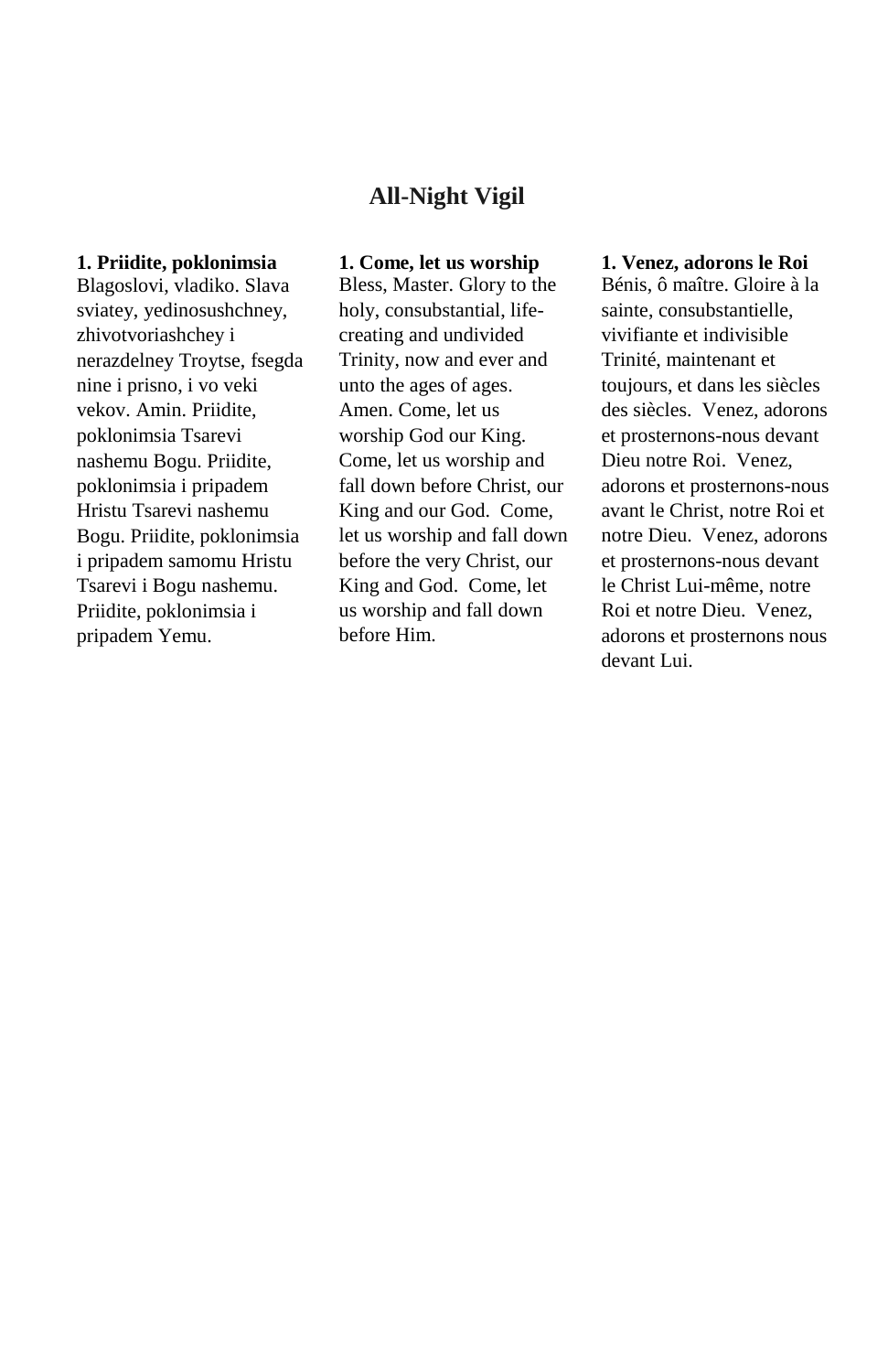# **2. Blagoslovi, dushe moya Ghospoda**

Blagoslavi, dushe moya, Ghospoda, blagosloven yesi, Ghospodi. Ghospodi Bozhe moy, vozvelichilsia yesi zelo. Blagosloven yesi, Ghospodi. Vo ispovedaniye i v velelepotu obleklsia yesi. Blagosloven yesi, Ghospodi.

Na gorah stanut vodi. Divna dela Tvoya, Ghospodi. Posrede gor proydut vodi. Divna dela Tvoya, Ghospodi. Fsia premudrostiyu sotvoril yesi. Slava Ti, Ghospodi, sotvorivshemu fsia.

### **2. Bless the Lord, O my soul**

Amen. Bless the Lord, O my soul, blessed art Thou, O Lord. O Lord my God, Thou art very great. Blessed art Thou, O Lord. Thou art clothed with honour and majesty. Blessed art Thou, O Lord. The waters stand upon the mountains.

Marvellous are Thy works, O Lord. The waters flow between the hills. Marvellous are Thy works, O Lord. In wisdom hast Thou made all things. Glory to Thee, O Lord, who hast created all things.

## **2. Bénis le Seigneur, ô mon âme**

Bénis le Seigneur, ô mon âme. Béni es-Tu, Seigneur. Seigneur mon Dieu, Tu es si grand. Béni es-Tu, Seigneur. Tu t'es revêtu de louanges et de splendeur. Béni es-Tu, Seigneur. Sur les montagnes se tiennent les eaux.

Que Tes œuvres sont grandes, Seigneur. Les eaux dévalent les montagnes. Que Tes œuvres sont grandes, Seigneur. Tu les fis toutes avec sagesse. Gloire à Toi, Seigneur qui as tout créé.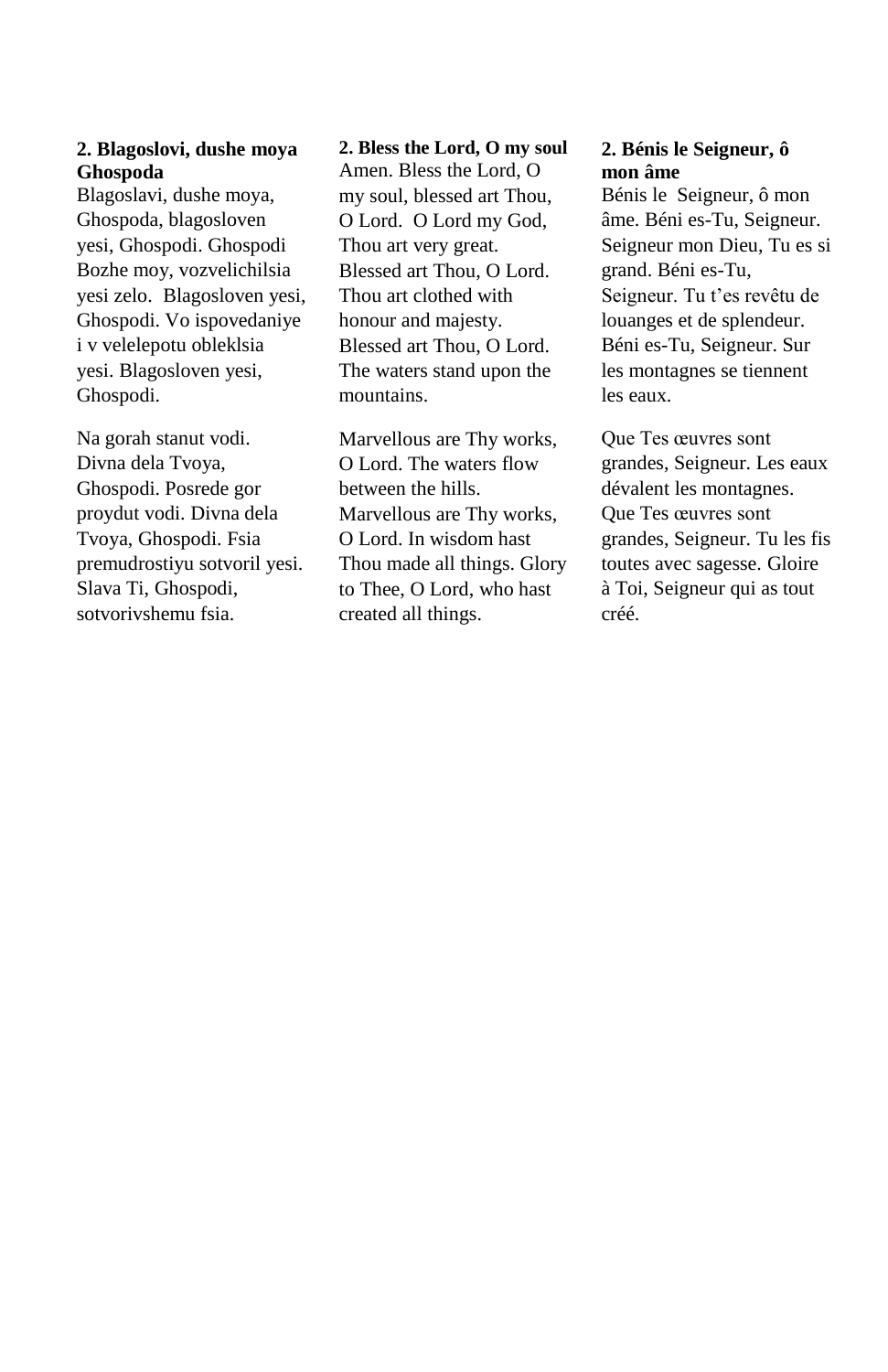#### **3. Blazhen muzh**

Blazhen muzh, izhe ne ide na sovet nechestivih. Alliluya. Yako vest Ghospod put pravednih, i put nechestivih pogibnet. Alliluya. Rabotayte Ghospodevi so strahom, i raduytesia Yemu s trepetom. Alliluya.

Blazheni fsi nadeyushchiisia nan. Alliluya. Voskresni, Ghospodi, spasi mia, Bozhe moy. Alliluya. Ghospodne yest spaseniye, i na liudeh Tvoih blagosloveniye Tvoye. Alliluya. Slava Ottsu, i Sinu, i Sviatomu Duhu, i nine i prisno i vo veki vekov. Amin. Alliluya slava Tebe, Bozhe.

### **4. Svete tihiy**

Svete tihiy sviatiya slavi Bessmertnago, Ottsa Nebesnago, Sviatago, Blazhennago, lisuse Hriste.

Prishedshe na zapad solntsa, videvshe svet vecherniy, poyem Ottsa, Sina i Sviatago Duha, Boga. Dostoin yesi vo fsia vremena pet biti glasi prepodobnimi, Sine Bozhiy, zhivot dayay, temzhe mir Tia slavit.

#### **3. Blessed is the man**

Blessed is the man who walks not in the counsel of the ungodly. Alleluia. For the Lord knows the way of the righteous, but the way of the ungodly shall perish. Alle-luia. Serve the Lord with fear and rejoice in Him with trembling. Alleluia.

Blessed are all who have put their trust in him. Arise, O Lord! Save me, O my God! Allelu-ia. Salvation is of the Lord, and Thy blessing is upon Thy people. Alleluia. Glory to the Father and to the Son and to the Holy Spirit, now and ever and to the ages of ages. Amen. Alleluia. Glory to Thee, O God!

## **4. Gladsome light**

Gladsome light of the holy glory of the Immortal One the Heavenly Father, holy and blessed - O Jesus Christ!

Now that we have come to the setting of the sun, and behold the light of evening, we praise the Father, Son and Holy Spirit - God. Thou art worthy at every moment to be praised in hymns by reverent voices. O Son of God, Thou art the Giver of Life; therefore all the world glorifies Thee.

#### **3. Heureux l'homme**

Heureux l'homme qui ne suit pas le conseil des impies. Alléluia. Car le Seigneur veille sur la voie des justes mais la voie des pécheurs mène à la ruine. Alléluia. Servez le Seigneur avec crainte et rendez-lui votre hommage en tremblant. Alléluia.

Heureux tous ceux qui espèrent en Lui. Alléluia. Lève-Toi, Seigneur, sauvemoi, mon Dieu. Alléluia. Du Seigneur vient le salut, et Ta bénédiction est sur Ton Peuple. Alléluia. Gloire au Père et au Fils et au Saint-Esprit, maintenant et toujours et dans les siècles des siècles. Amen. Alléluia. Gloire à Toi, ô Dieu.

## **4. Joyeuse lumière**

Joyeuse lumière de la sainte gloire du Père immortel, céleste, saint, bienheureux, ô Jésus-Christ.

Parvenus au coucher du soleil, voyant la lumière du soir, nous célébrons Dieu, Père, Fils et Saint-Esprit. Tu es digne dans tous les temps d'être célébré par des voix saintes, ô Fils de Dieu qui donnes la vie. Aussi le monde Te glorifie.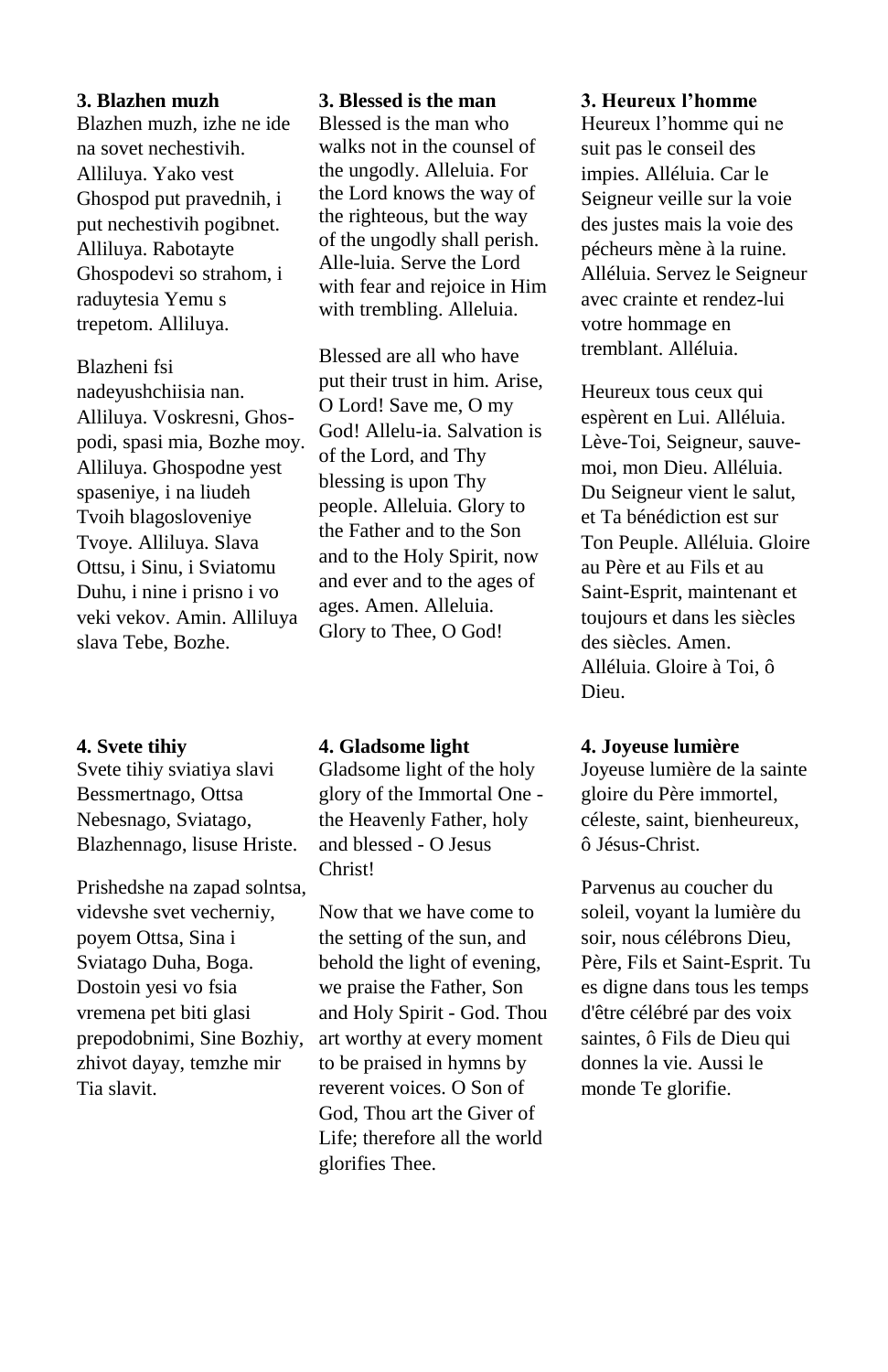### **5. Nine otpushchayeshi**

Nine otpushchayeshi raba Tvoyego, Vladiko, po glagolu Tvoyemu s mirom, yako videsta ochi moi spaseniye Tvoye, yezhe yesi ugotoval pred litsem vseh liudey, svet vo otkroveniye yazikov, i slavu liudey Tvoih Izrailia.

### **6. Bogoroditse Devo**

Bogoroditse Devo, raduysia, Blagodatnaya Mariye, Ghospod s Toboyu. Blagoslovenna Ti v zhenah, i blagosloven Plod chreva Tvoyego, yako Spasa rodila yesi dush nashih.

**7. Slava v vyshnih Bogu** Slava v vishnih Bogu, i na zemli mir, v chelovetseh blagovoleniye. Ghospodi, ustne moi otverzeshi i usta moya vozvestiat hvalu Tvoyu.

#### **8. Hvalite imia Ghospodne**

Hvalite imia Ghospodne. Alliluia. Hvalite, rabi Ghospoda. Alliluia, alliluia. Blagosloven Ghospod ot Siona, zhiviy vo Iyerusalime. Alliluia. Ispovedaytesia Ghospodevi, yako blag. Alliluia, alliluia. Yako v vek milost Yego. Alliluia. Ispovedaytesia Bogu nebesnomu. Alliluia, alliluia. Yako v vek milost Yego. Alliluia.

# **5. Lord, now lettest thou thy servant**

Lord, now lettest thou thy servant depart in peace, according to Thy word, for mine eyes have seen thy salvation which Thou hast prepared before the face of all people - a light to lighten the Gentiles and the glory of Thy people Israel.

# **6. O Virgin Theotokos, Rejoice**

O Virgin Theotokos, Rejoice. Mary full of grace, the Lord is with Thee. Blessed art Thou among women, and blessed is the Fruit of Thy Womb, for Thou hast borne the Saviour of our souls.

# **7. Glory to God in the highest**

Glory to God in the highest and on earth peace, good will among men. O Lord, open Thou my lips, and my mouth shall proclaim Thy praise.

# **8. Praise the name of the Lord**

Praise the name of the Lord. Alleluia. Praise the Lord, O you his servants. Alleluia, alleluia. Blessed be the Lord from Zion, He who dwells in Jerusalem. Alleluia. O give thanks unto the Lord, for He is good. Alleluia, alleluia. For His mercy endures forever. Alleluia. O give thanks unto the God of Heaven. Alleluia, alleluia. For His mercy endures forever. Alleluia.

# **5. Maintenant, ô Maître, Tu peux laisser s'en aller**

Maintenant, ô Maître, Tu peux laisser s'en aller Ton serviteur en paix selon Ta parole, car mes yeux ont vu Ton Salut, que Tu as préparé à la face de tous les peuples, lumière pour éclairer les nations et gloire de Ton peuple Israël.

# **6. Ô Vierge, Réjouis-Toi**

Ô Vierge, Mère de Dieu, Réjouis-Toi. Marie pleine de grâce, le Seigneur est avec Toi, Tu es bénie entre toutes les femmes et le fruit de Tes entrailles est béni, car Tu as enfanté le Sauveur de nos âmes.

## **7. Gloire à Dieu**

Gloire à Dieu au plus haut des cieux, et paix sur la terre, aux hommes qu'il aime. Seigneur, ouvre mes lèvres, et ma bouche publiera Ta louange.

# **8. Louez le nom du Seigneur**

Louez le nom du Seigneur. Alléluia. Louez-le, vous tous qui servez le Seigneur. Alléluia. Béni soit depuis Sion le Seigneur qui demeure à Jérusalem. Rendez gloire au Seigneur car il est bon. Alléluia. Car éternel est son amour. Alléluia. Rendez gloire au Dieu des Cieux. Alléluia. Car éternel est son amour. Alléluia.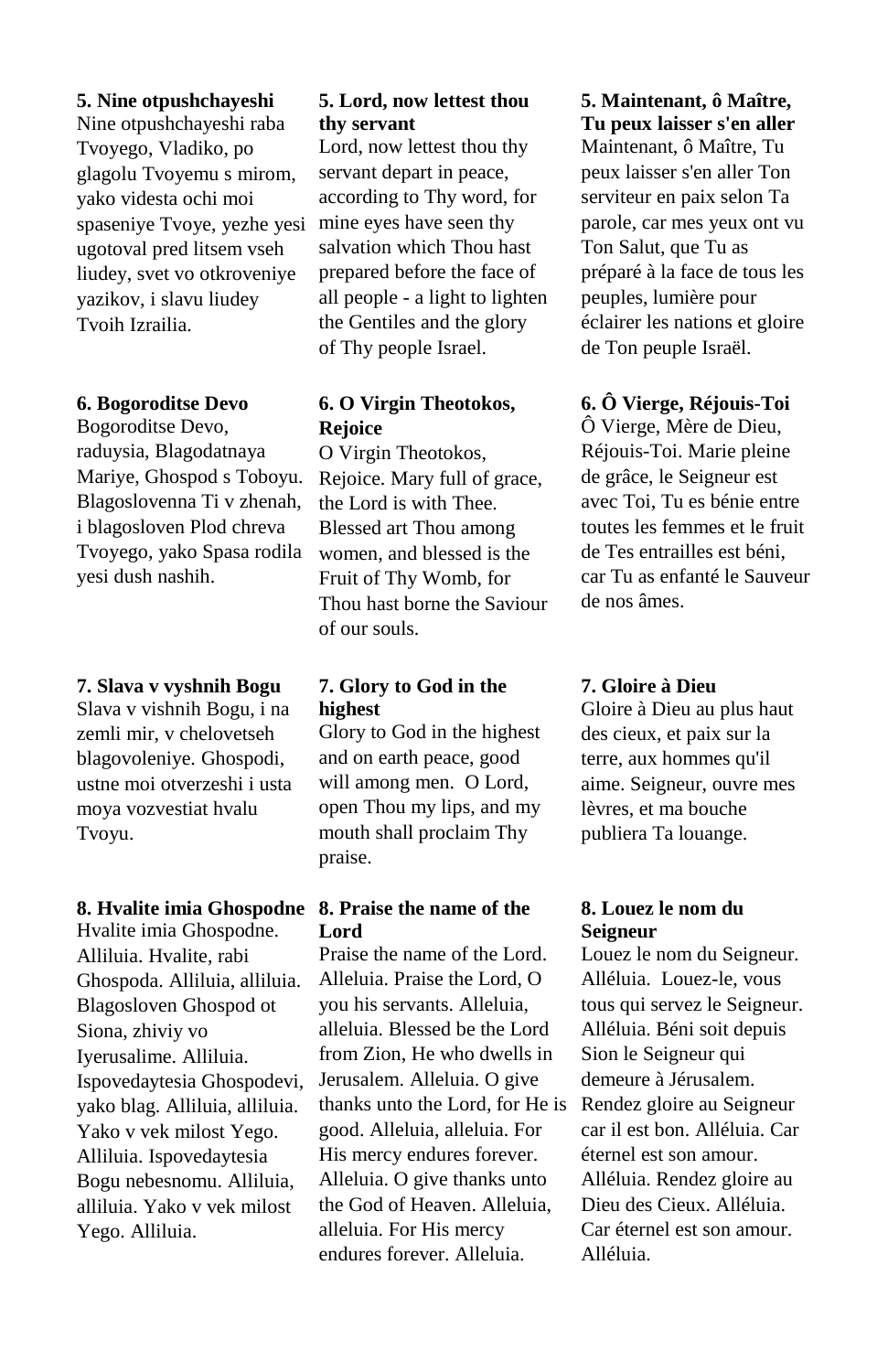**9. Blagosloven yesi, Ghospodi** Blagosloven yesi, Ghospodi, nauchi mia opravdaniyem Tvoim. Angelskiy sobor udivisia, zria Tebe v mertvih vmenivshasia, smertnuyu zhe, Spase, krepost razorivsha, i s Soboyu Adama vozdvigsha, i ot ada fsia svobozhdsha. Blagosloven yesi, Ghospodi, nauchi mia opravdaniyem Tvoim. "Pochto mira s milostivnimi slezami o uchenitsi, rastvoriayete?" Blistayaysia vo grobe Angel, mironositsam veshchashe: "Vidite vi grob, i urazumeyte: Spas bo voskrese ot groba."

Blagosloven yesi, Ghospodi, nauchi mia opravdaniyem Tvoim. Zelo rano mironositsi techahu ko grobu Tvoyemu ridayushchiya, no predsta k nim Angel i reche: "Ridaniya vremia presta, ne plachite, voskreseniye zhe apostolom rtsite."

Blagosloven yesi, Ghospodi, nauchi mia opravdaniyem Tvoim. Mironositsi zheni s miri prishedshiya ko grobu Tvoyemu, Spase, ridahu. Angel zhe k nim reche, glagolia: "Chto s mertvimi zhivago pomishliayete? Yako Bog bo voskrese ot groba!" Slava Ottsu, i Sinu, i Sviatomu Duhu. Poklonimsia Ottsu, i Yego Sinovi, i Sviatomu Duhu, Sviatey Troitse vo yedinom sushchestve s

Serafimi zovushche: "Sviat, Sviat, Sviat, yesi Ghospodi!" I nine, i prisno, i vo veki vekov, Amin. Zhiznodavtsa rozhdshi, greha, Devo, Adama izbavila yesi. Radost zhe Yeve v pechali mesto podala yesi; padshiya zhe ot zhizni, k sey napravi, iz Tebe voplotiviysia Bog i chelovek. Alliluiya, alliluiya, alliluiya, slava Tebe, Bozhe!

#### **9. Blessed art Thou, O Lord, teach me Thy statutes**

Blessed art Thou, O Lord, teach me Thy statutes. The angelic host was filled with awe when it saw Thee among the dead. By destroying the power of death, O Saviour, Thou didst raise Adam and save all men from hell. Blessed art Thou, O Lord, teach me Thy statutes. In the tomb the radiant angel cried to the myrrhbearers: "Why do you women mingle myrrh with your tears? Look at the tomb and understand! The Saviour is risen from the dead!"

Blessed art Thou, O Lord, teach me Thy statutes. Very early in the morning the myrrhbearers ran with sorrow to Thy tomb, but an angel came to them and said: "The time for sorrow has come to an end! Do not weep, but announce the resurrection to the apostles!"

Blessed art Thou, O Lord, teach me Thy statutes. The myrrhbearers were sorrowful as they neared Thy tomb, but an angel said to them: "Why do you seek the living among the dead? Since He is God, He is risen from the tomb!" Glory to the Father and to the Son and to the Holy Spirit. We worship the Father, and His Son, and the Holy Spirit: the Holy Trinity, one in essence!

We cry with the Seraphim: "Holy, Holy, Holy art Thou, O Lord!" But now and ever, and unto ages of ages. Amen. Since Thou didst give birth to the Giver of Life, O Virgin, Thou didst deliver Adam from his sin! Thou gavest joy to Eve instead of sadness! The God-man who was born of Thee has restored to life those who had fallen from it! Alleluia, alleluia, alleluia! Glory to Thee, O God!

#### **9. Seigneur, béni es-Tu**

Seigneur, béni es-Tu, enseignemoi Tes volontés. Le chœur des anges fut saisi de stupeur en te voyant parmi les morts alors que Tu anéantissais la puissance de la mort et qu'avec Toi Tu relevais Adam et Tu libérais tous les hommes de l'enfer. Seigneur, béni es-Tu, enseigne-moi Tes volontés. "Pourquoi à la myrrhe mêlez-vous des larmes de compassion?" disait aux myrrhophores l'ange qui se tenait resplendissant dans le tombeau."Voyez le sépulcre et comprenez: le Sauveur s'est relevé du tombeau."

Seigneur, béni es-Tu, enseignemoi Tes volontés. De grand matin, les femmes myrrhophores se hâtaient en pleurant vers le sépulcre. mais l'ange, surgi devant elles, leur dit: "Le temps des lamentations est passé, ne versez plus de larmes, mais annoncez aux apôtres la résurrection."

Seigneur, béni es-Tu, enseignemoi Tes volontés. A Ton sépulcre, Sauveur, les femmes en pleurs apportaient la myrrhe, mais l'ange leur adressa ces paroles: "Pourquoi cherchez-vous Celui qui vit parmi les morts? Car, étant Dieu, Il est ressuscité du tombeau." Gloire au Père et au Fils et au Saint-Esprit. Adorons le Père, le Fils et le Saint-Esprit, Trinité Sainte en un seul être.

Avec les séraphins crions: "Saint, saint, saint, Tu es Seigneur." Et maintenant et toujours et dans les siècles des siècles. Amen. Tu as, ô Vierge, libéré Adam du péché , en enfantant Celui qui donne la vie, Tu as d'Eve changé en joie la tristesse; Il a rendu à la vie, ceux qui s'en étaient écartés, l'homme-Dieu qui s'est incarné de Toi. Alléluia, alléluia, alléluia, gloire à Toi, ô Dieu.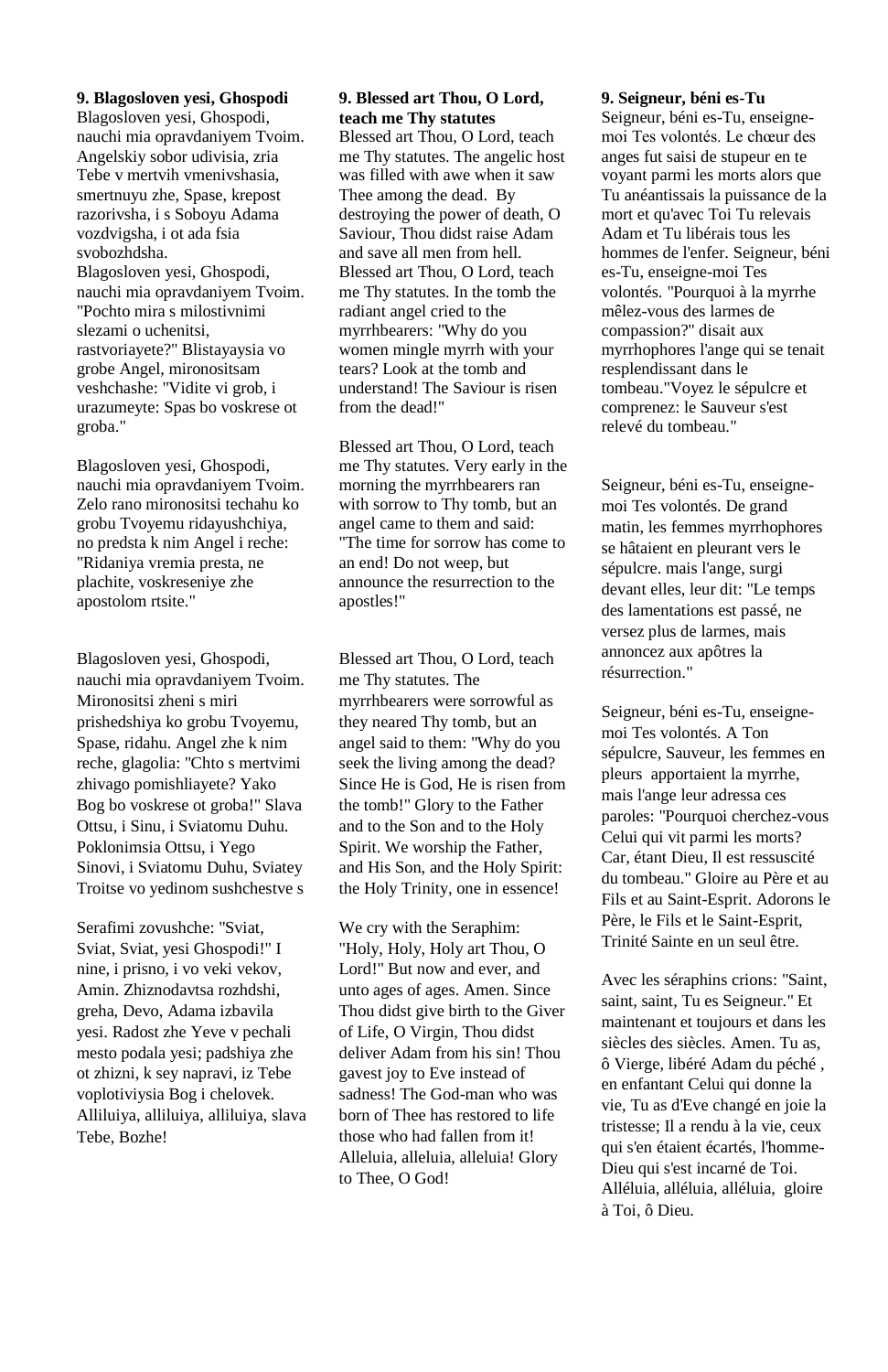### **10. Voskreseniye Hristovo videvshe**

Voskreseniye Hristovo videvshe poklonimsia Sviatomu Ghospodu Iisusu yedinomu bezgreshnomu. Krestu Tvoyemu pokloniayemsia, Hriste, i sviatoye voskreseniye Tvoye poyem i slavim: Ti bo yesi Bog nash, razve Tebe inogo ne znayem, imia Tvoye imenuyem. Priidite fsia vernii poklonimsia sviatomu Hristovu voskreseniyu: se bo priide krestom radost fsemu miru, fsegda blagosloviashche Ghospoda, poyem voskreseniye Yego: raspiatiye bo preterpev smertiyu smert razrushi.

#### **11. Velichit dusha moya Ghospoda**

Velichit dusha Moya Ghospoda, i vozradovasia duh Moy o Bozhe Spase Moyem.

*Pripev:* Chestneyshuyu Heruvim i slavneyshuyu bez sravneniya Serafim, bez istleniya Boga Slova rozhdshuyu, sushchuyu Bogoroditsu Tia velichayem.

Yako prizre na smireniye rabi Svoyeya, se bo otnnine ublazhat Mia fsi rodi. Yako sotvori Mne velichiye Silniy, i sviato imia Yego i milost Yego v rodi rodov boyashchimsia Yego ...

Nizlozhi silniya so prestol. i voznese smirenniya, alchushchiya ispolni blag, i bogatiashchiyasia otpusti tshchi. Vospriyat Izrailia, ostroka Svoyego, pomianuti milosti yakozhe glagola ko ottsem nashim Avraamu i semini ego dazhe do veka.

# **10. Having beheld the resurrection of Christ**

Having beheld the resurrection of Christ, let us worship the holy Lord Jesus, the only Sinless One. We venerate Thy Cross, O Christ, and we hymn and glorify Thy holy resurrection, for Thou art our God and we know no other than Thee; we call on Thy name. Come, all you faithful, let us venerate Christ's holy resurrection. For behold, through the cross joy has come into all the world. Ever blessing the Lord, let us praise His resurrection, for by His resurrection, for by enduring the cross for us, He has destroyed death by death.

### **11. My soul magnifies the Lord**

My soul magnifies the Lord and my spirit rejoices in God my Saviour.

*Refrain:* More honourable than the Cherubim and more glorious beyond compare than the Seraphim. Without defilement Thou gavest birth to God the Word, true Theotokos, we magnify Thee.

For He has regarded the low estate of His handmaiden, for behold, henceforth all generations will call me blessed.

For He who is mighty has done great things for me, and holy is His name, and His mercy is on those who fear Him from generation to generation ...

He has put down the mighty from their thrones and has exalted those of low degree; He has filled the hungry with good things and the rich He has sent empty away. He has helped His servant Israel, in remembrance of His mercy, as He spoke to our fathers, to Abraham and to his posterity forever.

# **10. Ayant contemplé la résurrection du Christ**

Ayant contemplé la résurrection du Christ, prosternons-nous devant le saint Seigneur Jésus. le seul sans péché. Nous adorons Ta croix, ô Christ, nous chantons et glorifions Ta sainte résurrection, car Tu es notre Dieu, hors Toi nous n'en savons pas d'autre, c'est Ton nom que nous proclamons. Venez, croyants adorons la sainte résurrection du Christ, car voici que par la croix la joie vient dans le monde. En tout temps bénissez le Seigneur, chantons Sa résurrection, car Il a souffert la croix et par la mort terrassé la mort.

#### **11. Mon âme magnifie le Seigneur**

Mon âme magnifie le Seigneur et mon esprit s'est réjoui en Dieu, mon saveur.

Toi plus vénérable que les chérubins et plus glorieuse incomparablement que les séraphins, qui sans tache enfantas Dieu le Verbe, Toi véritablement mère de Dieu, nous T'exaltons.

Car il a jeté les yeux sur l'humilité de Sa servante, voici désormais toutes les générations me dirons bienheureuse. Car le Toutpuissant a fait en moi de grandes choses. Saint est Son nom et Sa miséricorde envers ceux qui Le craignent s'étend d'âge en âge.

Il a détrôné les puissants et exalté les humbles. Il a comblé de bien les affamés et renvoyé es riches les mains vides. Il a pris soin d'Israël Son serviteur, se souvenant de sa miséricorde comme Il lavait promis à nos pères, à Abraham et sa postérité jusque dans les siècles.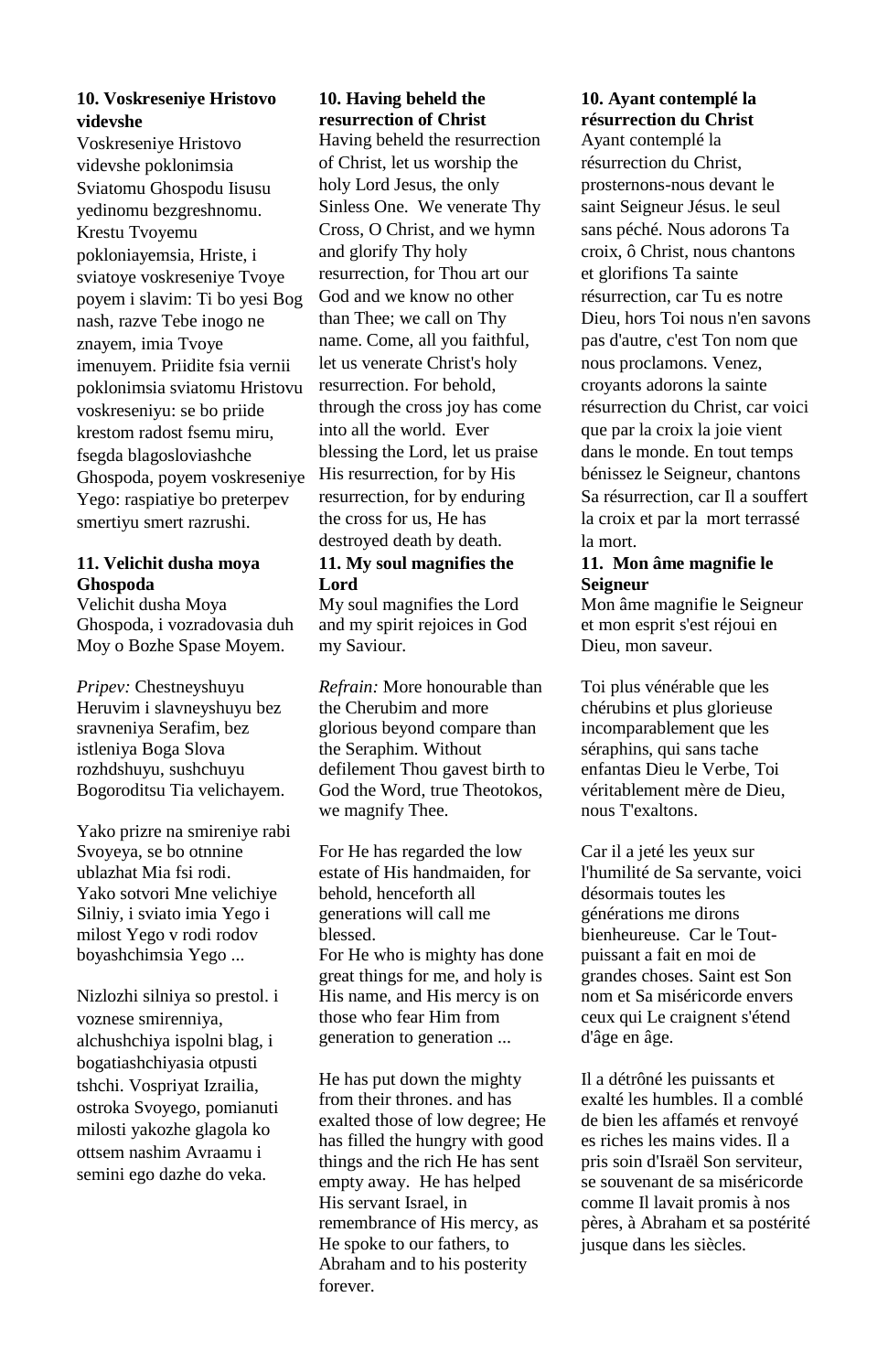#### **12. Slavosloviye velikoye**

Slava v vishnih Bogu, i na zemli mir, v chelovetseh blagovoleniye. Hvalim Tia, blagoslovim Tia, klaniayem Ti sia slavoslovim Tia, blagodarim Tia velikiya radi slavi Tvoyeya. Ghospodi, Tsariu Nebesniy, Bozhe Otche Fsederzhiteliu. Ghospodi, Sine, Yedinorodniy, Iisuse Hriste, i Sviatiy Dushe.

Ghospodi Bozhe, Agnche Bozhiy, Sine Otech, vzemliay greh mira, pomiluy nas; vzemliay grehi mira, priimi molitvu nashu. Sediay odesnuyu Ottsa, pomiluy nas. Yako Ti yesi yedin sviat, Ti yesi yedin Ghospod, Iisus Hristos, v slavu Boga Ottsa. Amin. Na fsiak den blagoslovliu Tia i vos hvaliu imia Tvoye vo veki i v vek veka.

Spodobi, Ghospodi, v den sey bez greha sohranitsia nam. Blagosloven yesi, Ghospodi, Bozhe otets nashih, i hvalno i proslavleno imia Tvoye vo veki. Amin. Budi, Ghospodi, milost Tvoya na nas, yakozhe upovahom na Tia. Blagosloven yesi, Ghospodi, nauchi mia opravdaniyem Tvoim. Ghospodi, pribezhishche bil yesi nam v rod i rod. Az reh: Ghospodi, pomiluy mia, isteli dushu moyu, yako sogreshih Tebe. Ghospodi, k Tebe pribegoh, nauchi mia tvoriti voliu Tvoyu, yako Ti yesi Bog moy, yako u Tebe istochnik zhivota; vo svete Tvoyem uzrim svet. Probavi milost Tvoyu vedushchim Tia.

Sviatiy Bozhe, Sivaity Krepkiy, Sviatiy Bessmertniy, pomiluy nas. Slava Ottsu i Sinu i Sviatomu Duhu, i nine i prisno, i vo veki vekov. Amin. Sviatiy Bessmertniy, pomiluy nas. Sviatiy Bozhe, Sviatiy Krepkiy, Sviatiy Bessmertniy, pomiluy nas.

#### **12. Glory to God in the highest**

Glory to God in the highest, and on earth peace, goodwill toward men. We praise Thee, we bless Thee, we worship Thee, we glorify Thee, we give thanks to Thee for Thy great glory, O Lord, Heavenly King, God the Father almighty. O Lord, the only begotten Son, Jesus Christ and the Holy Spirit.

O Lord God, Lamb of God, Son of the Father, who takest away the sin of the world, have mercy on us. Thou who takest away the sin of the world, receive our prayer. Thou who sittest at the right hand of the Father, have mercy on us. For Thou alone art holy, Thou alone art the Lord, Jesus Christ, to the glory of God the Father. Amen. Every day I will bless Thee and praise

Thy name forever and ever. Vouchsafe, O Lord, to keep us this day without sin. Blessed art Thou, O Lord, God of our fathers, and praised and glorified is Thy name forever. Amen. Let Thy mercy, O Lord, be upon us, as we have set our hope on Thee. Blessed art Thou, O Lord; teach me Thy statutes. Lord, Thou hast been our refuge from generation to generation. I said: Lord, have mercy on me, heal my soul, for I have sinned against Thee. Lord, I flee to Thee, teach me to do Thy will, for Thou art my God; for with Thee is the fountain of life, and in Thy light we shall see light.

Continue Thy mercy on those who know Thee. Holy God, Holy Mighty, Holy Immortal, have mercy on us. Glory to the Father, and to the Son, and to the Holy Spirit, both now and ever and unto ages of ages. Amen. Holy Immortal, have mercy on us. Holy God, Holy Mighty, Holy Immortal, have mercy on us.

#### **12. Gloire à Dieu au plus haut des cieux**

Gloire à Dieu au plus haut des cieux, paix sur la terre, bienveillance parmi les hommes. Nous Te louons, nous Te bénissons, nous T'adorons, nous te glorifions, nous Te rendons grâce pour Ta grande gloire. Seigneur, roi céleste, Père Toutpuissant. Seigneur, Fils unique, Jésus Christ, et Saint-Esprit.

Seigneur, Agneau de Dieu, Fils du Père, Toi qui portes le péché du monde, aie pitié de nous. Toi qui portes le péché du monde, reçois notre prière. Toi qui sièges à la droite du Père, aie pitié de nous, car Tu es le seul Saint, Tu es le seul Seigneur, Jésus-Christ, à la gloire de Dieu le Père. Amen. Chaque jour, je Te bénirai et je prierai Ton nom pour toujours, et d'âge en âge.

Préserve-nous, Seigneur, aujourd'hui du péché. Tu es béni, Seigneur de nos pères, et Ton nom est louée et glorifié à jamais. Amen. Que Ta miséricorde, Seigneur, soit sur nous, car nous avons espéré en Toi. Tu es béni, Seigneur; enseigne-moi Ta justice. Seigneur, Tu nous fus un refuge d'âge en âge. J'ai dit: Seigneur, aie pitié de moi, guéris mon âme car j'ai péché devant Toi. Seigneur, je me suis réfugié en Toi, enseigne-moi à faire Ta volonté. Car Tu es mon Dieu, en Toi es la source de vie, en Ta lumière nous verrons la lumière.

Entends, ô Dieu, Ta miséricorde à ceux qui Te connaissent Saint Dieu, Saint Fort, Saint Immortel, aie pitié de nous. Gloire au Père et au Fils et au Saint-Esprit et maintenant et toujours et aux siècles de siècles. Amen. Saint Immortel aie pitié de nous. Saint Dieu, Saint Fort, Saint Immortel, aie pitié de nous.